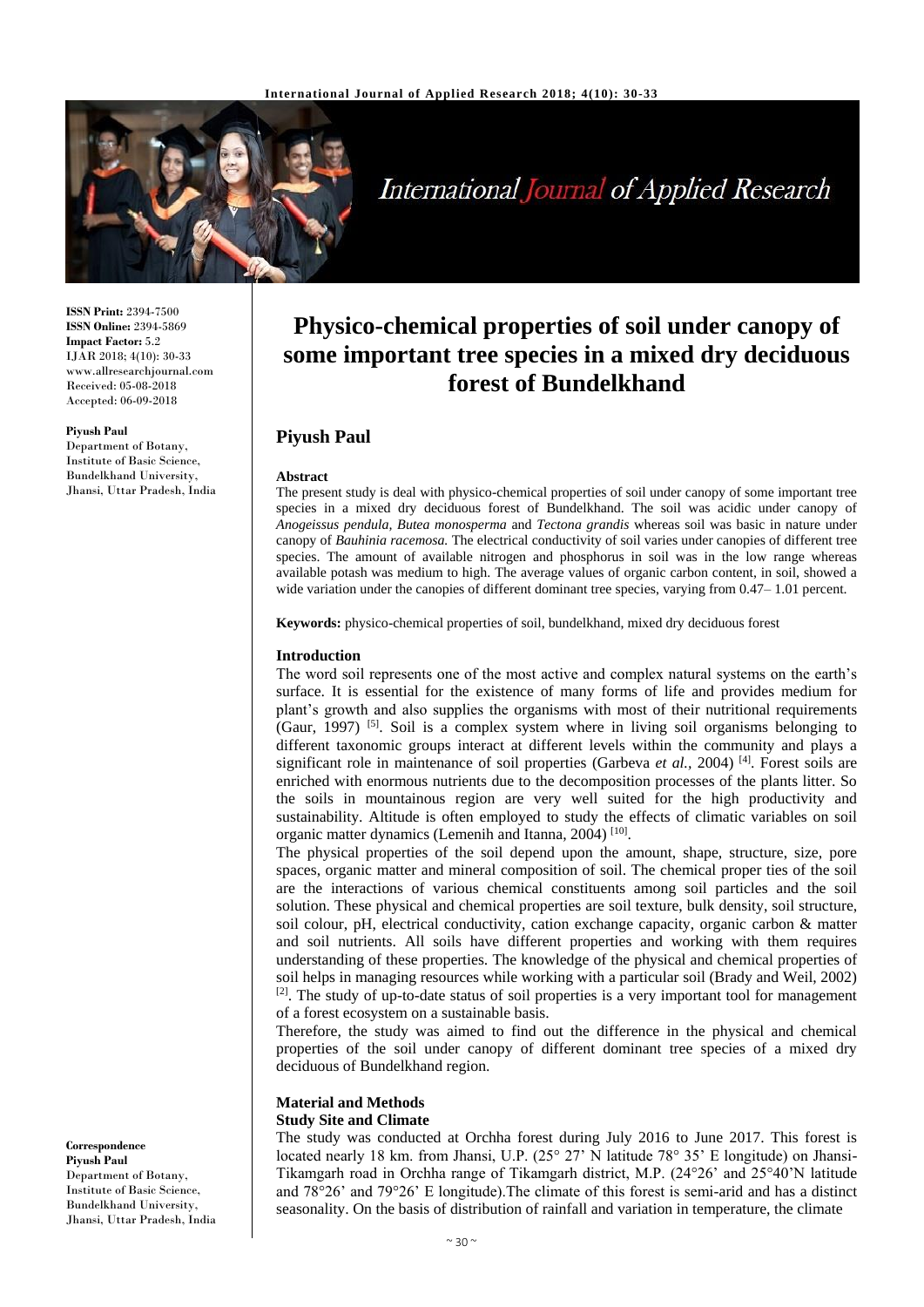of Tikamgarh can be said to be typically monsoonic and can be divided into three distinct season *viz*., warm-wet rainy (mid - June to September); cool-dry winter (November to February) and hot–dry summer (April to June). March and October represent the transitional months between seasons, the major part of both being closer to the season following them.

# **Methods of Soil Collection and Analysis**

The soil samples were collected from under the canopies of dominant tree species *viz., Anogeissus pendula, Bauhinia racemosa, Butea monoperma and Techona grandis*. The soil samples were taken out from three depth *viz.*, depth 1 (0-15 cm), depth 2 (15-30 cm) and depth 3 (30-45 cm). Before taking soil sample all plant material was cleared on the forest surface but not the plant roots and or organic matter embedded in A-horizon. The soil samples for physical and chemical parameters were taken from the study site in the month of October after completion of rainfall.

Soil pH was determined by using digital glass electrode pH meter at 1:2.5 soil water ratios. Electrical conductivity from supernatant of the soil solution was determined by using a conductivity bridge. Organic carbon was estimated by Walkley and Black's rapid titration method (Piper, 1996) [13]. Available nitrogen was determined following alkaline permagnate method described by Piper (1996) [13]. The available phosphorus was determined following Olsen *et al.,*  $(1954)$  <sup>[12]</sup>. The intensity of blue colour was read at 60 nm on Spectronic–20 against a blank. The amount of available phosphorus was calculated from the standard curve prepared with KH<sub>2</sub>PO<sub>4</sub>. The available potassium was determined by ammonium acetate extract method described by Piper (1966) [13]. The available phosphorus and potassium were expressed in the form of phosphate and potash, respectively.

# **Result and Discussion I. Physical Properties**

## **IA.P<sup>H</sup> and electrical conductivity**

The pH and electrical conductivity of soil under canopies of dominant tree species at different depths are presented in table 1. There was only a slight difference in pH under different tree species. The soil was acidic under canopy of *Anogeissus pendula, Butea monosperma* and *Tectona grandis* whereas soil was basic in nature under canopy of *Bauhinia racemosa*. There was not defined trend of increase or decrease in pH at different depths under a particular tree species.

The electrical conductivity of soil under canopies of *Bauhinia racemosa* and *Butea monosperma* was higher as compared to the soils of under *Anogeissus pendula* and *Tectona grandis.* Maximum (0.060 m mhos/cm) electrical conductivity was reported under *Bauhinia racemosa* in the upper layer (0-15 cm) of soil, while minimum (0.024 m mhos/cm) electrical conductivity was found to be under *Anogeissus pendula* in the middle layer (15-30 cm) of soil. As in pH, no define trend of increase or decrease in electrical conductivity was observed at different depths.

The pH has indirect effect on plant growth by influencing nutrient release by weathering, the solubility of all materials in the soil and the amount of nutrient ions stored on the cation exchange sites (Roy, 1996) [14] . Studies carried out in seventeen forest sites of Bundelkhand region by Singh *et al.*  $(1983)$ <sup>[15]</sup> revealed that the soils of these sites are slightly acidic in reaction, pH ranging from 5.6 to 6.8 which is quite favourable for nutrient availability. They also reported that *Anogeissus pendula* and *Tectona grandis* are found to occur in soils having a pH of 6.3 and 6.5, respectively. Yadav and Sharma (1968)  $\left[1\right]$  also reported that teak bearing area have acidic soil in Madhya Pradesh. This supports observation obtained in the present study.

# **II Chemical Properties**

# **IIA. Available nitrogen**

The data presented in table: 2 show that the amount of available nitrogen in soil was in the low range. Maximum amount of available nitrogen (245.74 kg/ha) was observed under canopy of *Butea monosperma* in the upper layer (0-15 cm) and minimum amount of available nitrogen (162.34 kg/ha) was found to be under *Bauhinia racemosa* in the lower layer (30-45). Maximum average available nitrogen (219.60 kg/ha) was recorded under *Butea monosperma* followed by *Tectona grandis* (186.95 kg/ha). *Anogeissus pendula* (182.11 kg/ha) and *Bauhinia racemosa* (178.85 kg/ha).Thus, values of average available nitrogen were show a wide variation under various tree species. Vertical distribution of available nitrogen was show decreasing trend with increasing depths.

The potential rate of nitrogen use by growing plants generally exceeds the rate at which nitrogen becomes available (Ensmiger and Pearson, 1950)  $^{[3]}$ . Thus, the amount of nitrogen in the soil is in the low range. The absorption rate of nitrogen by plants in growing phase is not always the same and is subject to interaction of a number of ecological and physiological factors (Roy, 1996) [14]. So there was no definite trend of variation in available nitrogen with respect to depth. Hazra  $(1981)$  <sup>[9]</sup> reported that in general soils of Bundelkhand are poor in nitrogen. Mannikar (1981) [11] also studied fertility status of Bundelkhand region and observed that the red soils of this region are low to medium high in nitrogen.

# **IIB. Available phosphate**

Data presented in table: 3 reveal that the available phosphorus in the soil was in the low range and maximum available phosphate (18 kg/ha) was occur under canopy of *Tectona grandis* in the upper layer (0-15 cm) of soil while, under canopy of *Bauhinia racemosa* minimum value (4.5 kg/ha) was recorded in the lower layer (30-45 cm) of soil. Vertical distribution of available phosphate was show decreasing trend with increasing depths. Maximum amount of average available phosphate (14.1 kg/ha) was recorded under *Tectona grandis* followed by *Butea monosperma* 11.8kg/ha). *Bauhinia racemosa* (9.7 kg/ha) and *Anogeissus pendula* (7.5 kg/ha).

The available phosphorus varies solubility, amount of solution present and the distance phosphate ion must move to reach the plant root that will absorb it. These three variables are in turn dependent on several other factors (Thomplson and Troeh, 1985)<sup>[16]</sup>. Hazra (1981)<sup>[9]</sup> reported that in general soils of Bundelkhand are low to medium in phosphate. Mannikar (1981) [11] also studied fertility status of Bundelkhand soils and observed that red soils of the region are low to medium in phosphorus.

# **II C. Available potash**

The data on soil available potash is presented in table: 4 indicate that the upper layer (0-15 cm) of soil always contained more available potash than that of next two layers.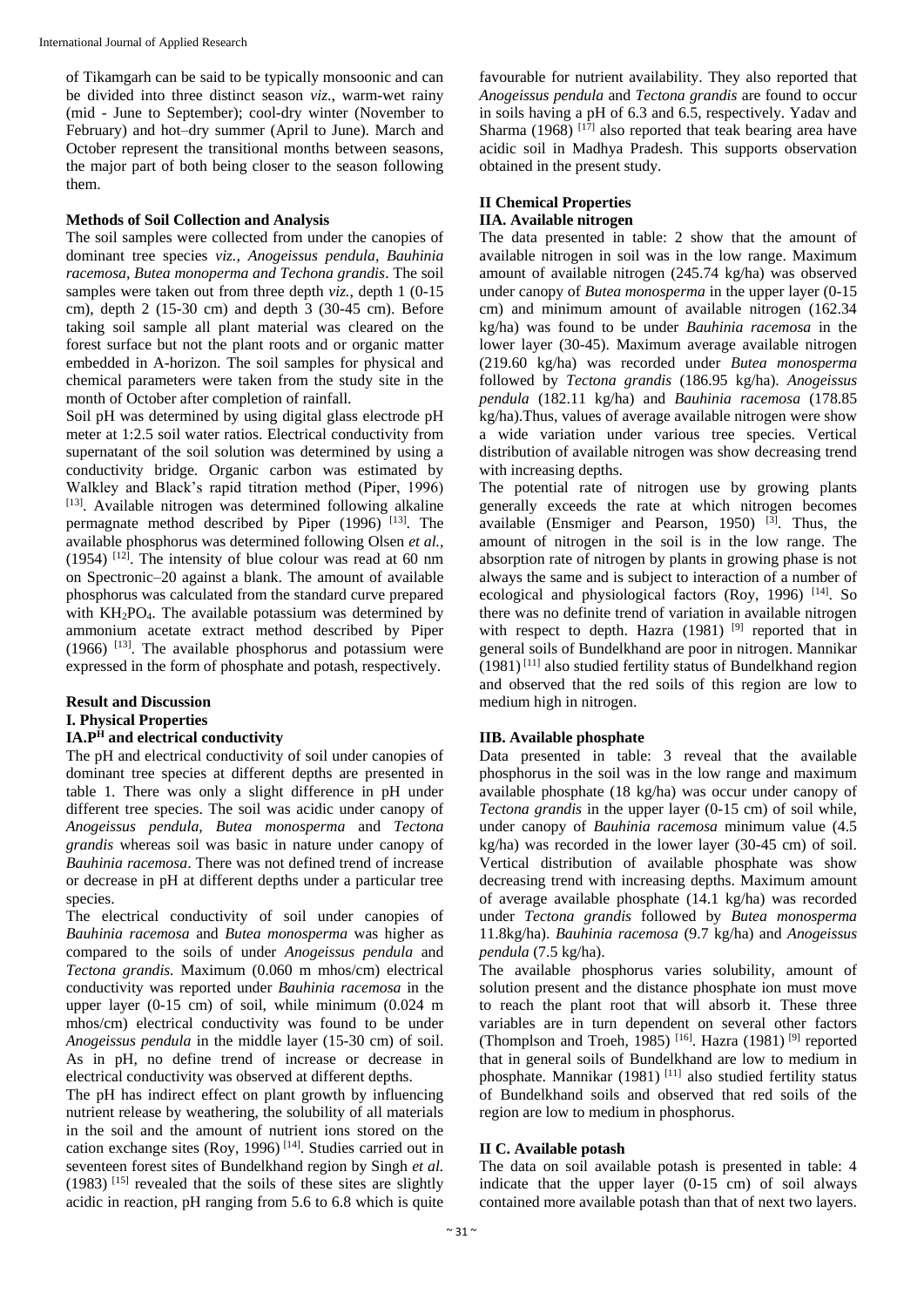In the upper layer (0-15 cm) of soil maximum value (348.90 kg/ha) was recorded under canopy of *Butea monosperma* while, minimum value (250.50 kg/ha) was found to be under canopy of *Bauhinia racemosa* in lower layer (30-45 cm) of soil. The values of available potash presented in table: 4 indicates that amount of available potash was in medium to higher range. Maximum average amount (322.20 kg/ha) was recorded under canopy of *Butea monosperma* followed by *Tectona grandis* (306.32 kg/ha), *Anogeissus pendula* (303 kg/ha) then in *Bauhinia racemosa* (272.33 kg/ha).

Hazra (1981)<sup>[9]</sup> found that soils of Bundelkhand region are medium to high in potash. Mannikar (1981) [11] also studied fertility status of Bundelkhand soils and reported that red soils of this region are low to medium high in potash. According to Singh *et al.*, (1983)<sup>[15]</sup> fertility of forest soils, with respect to potassium, was higher than most of the cultivated areas of Bundelkhand region. Soils of all these forest can be rated as medium to high in available potassium. Depth correlation of soil potassium confirmed decreasing level with increasing soil depth. This is generally caused by the pattern of soil humus distribution on the one hand and leaching effect on the other. Soil nutrient concentration was more in upper layer and decreased down the soil profile (Gupta and Rorison, 1975) [7]. It is likely that more potassium released from the soil for absorption by the root and microbes etc. and due to biochemical activities of upper layer. The decreased soil potassium in lower layer may have been caused by lack of activity, low root demand and low moisture (Gupta et al., 1990)<sup>[6]</sup>.

## **IID. Organic carbon**

The data present in table: 5 showed that the average values of organic carbon content, in soil, showed a wide variation under the canopies of different dominant tree species, varying from 0.47– 1.01 percent. Vertical distribution of organic carbon exhibited that percentage of organic carbon was higher at upper soil and gradually decrease in lower layers of soil. Soil under canopy of *Tectona grandis* contained maximum percentage (1.30 percent) of organic carbon content whereas minimum percentage (0.40 percent) of organic carbon content was found to be under *Bauhinia racemosa*. Soil supporting *Anogeissus pendula* and *Butea monosperma* had average 0.86 and 0.70 percent organic carbon content, respectively. Organic matter has marked effect on physic-chemical and biological properties of soils and on plant nutrition. This wide variation in organic carbon content may be due to amount of litter accumulating at soil surface under these tree species.

Organic carbon content was highest at upper layer and exhibited a decreasing trend with increasing depth. The gradual decrease in organic matter with respect to depth was also observed by Yadav and Sharma (1968)<sup>[17]</sup>, Agarwal and Tripathi (1977) [1] and Gupta *et al.* (1991) [8]. Singh *et al.*, (1983) <sup>[15]</sup> have studied soil characters of forests of Bundelkhand. They reported that soils supporting *Anogeissus pendula, Anogeissus latifolia* and *Tectona grandis* were rich in organic matter while, *Acacia catechu* was found to be on sites having relatively low organic matter.

Table 1: pH and electrical conductivity (EC) of soil under canopies of dominant tree species.

|                    |            | <b>Physical Characteristics</b> |                  |  |
|--------------------|------------|---------------------------------|------------------|--|
| <b>Species</b>     | Depth (cm) | рH                              | $EC$ (m mhos/cm) |  |
| Anogeissus pendula | $0 - 15$   | 6.0                             | 0.031            |  |
|                    | $15-30$    | 5.9                             | 0.024            |  |
|                    | $30 - 45$  | 6.5                             | 0.029            |  |
| Bauhinia racemosa  | $0 - 15$   | 7.3                             | 0.060            |  |
|                    | $15-30$    | 7.5                             | 0.047            |  |
|                    | $30-45$    | 7.4                             | 0.050            |  |
| Butea monosperma   | $0 - 15$   | 6.2                             | 0.051            |  |
|                    | 15-30      | 6.2                             | 0.057            |  |
|                    | 30-45      | 6.1                             | 0.049            |  |
| Tectona grandis    | $0 - 15$   | 6.0                             | 0.039            |  |
|                    | 15-30      | 6.5                             | 0.028            |  |
|                    | $30 - 45$  | 6.1                             | 0.034            |  |

**Table 2:** Distribution of available nitrogen (kg/ha) under canopies of dominant tree species.

|                    | Depth (Cm) |           |           |         |
|--------------------|------------|-----------|-----------|---------|
| <b>Species</b>     | $0 - 15$   | $15 - 30$ | $30 - 45$ | Average |
| Anogeissus pendula | 192.56     | 180.16    | 173.61    | 182.11  |
| Bauhinia racemosa  | 201.74     | 172.48    | 162.34    | 178.85  |
| Butea monosperma   | 245.74     | 210.11    | 202.97    | 219.60  |
| Tectona grandis    | 205.29     | 190.29    | 165.29    | 186.95  |

**Table 3:** Distribution of available phosphate (km/ha) under canopies of dominant tree species.

|                    | Depth (Cm) |           |           |         |
|--------------------|------------|-----------|-----------|---------|
| <b>Species</b>     | $0 - 15$   | $15 - 30$ | $30 - 45$ | Average |
| Anogeissus pendula | 09         | 7.5       | 6.0       | 7.5     |
| Bauhinia racemosa  | 13.3       | 11.5      | 4.5       | 9.7     |
| Butea monosperma   | 14.5       | 12.0      | 9.0       | 11.8    |
| Tectona grandis    | 18         | 13.5      | 11.0      |         |

**Table 4:** Distribution of available potash (K<sub>2</sub>O) under canopies of dominant tree species.

|                    | Depth (Cm) |           |        |         |
|--------------------|------------|-----------|--------|---------|
| <b>Species</b>     | $0 - 15$   | $15 - 30$ | 30-45  | Average |
| Anogeissus pendula | 315.48     | 305.28    | 288.24 | 303     |
| Bauhinia racemosa  | 298.80     | 267.70    | 250.50 | 272.33  |
| Butea monosperma   | 348.90     | 314.74    | 302.98 | 322.20  |
| Tectona grandis    | 321.12     | 303.60    | 294.24 | 306.32  |

**Table 5:** Percentage of organic carbon under canopies of dominant tree species.

| <b>Species</b>     | Depth (Cm) |       |       |         |
|--------------------|------------|-------|-------|---------|
|                    | $0 - 15$   | 15-30 | 30-45 | Average |
| Anogeissus pendula | 0.98       | 0.87  | 0.75  | 0.86    |
| Bauhinia racemosa  | 0.55       | 0.46  | 0.40  | 0.47    |
| Butea monosperma   | 0.79       | 0.70  | 0.61  | 0.70    |
| Tectona grandis    | 1.30       | 0.95  | 0.79  | 1.01    |

## **Acknowledgement**

The authors express gratitude to Dr. R.K. Agarwal (Retired, Head of Botany department, Bipin Behari College, Jhansi) for his scientific discussions and worthy suggestions.

## **Reference**

1. Agarwal CB, Tripathi BR. Organic carbon and nitrogen status of typical soil profiles of Uttar Pradesh. Food Fmg. & Agric. 1977; 8:1-7.